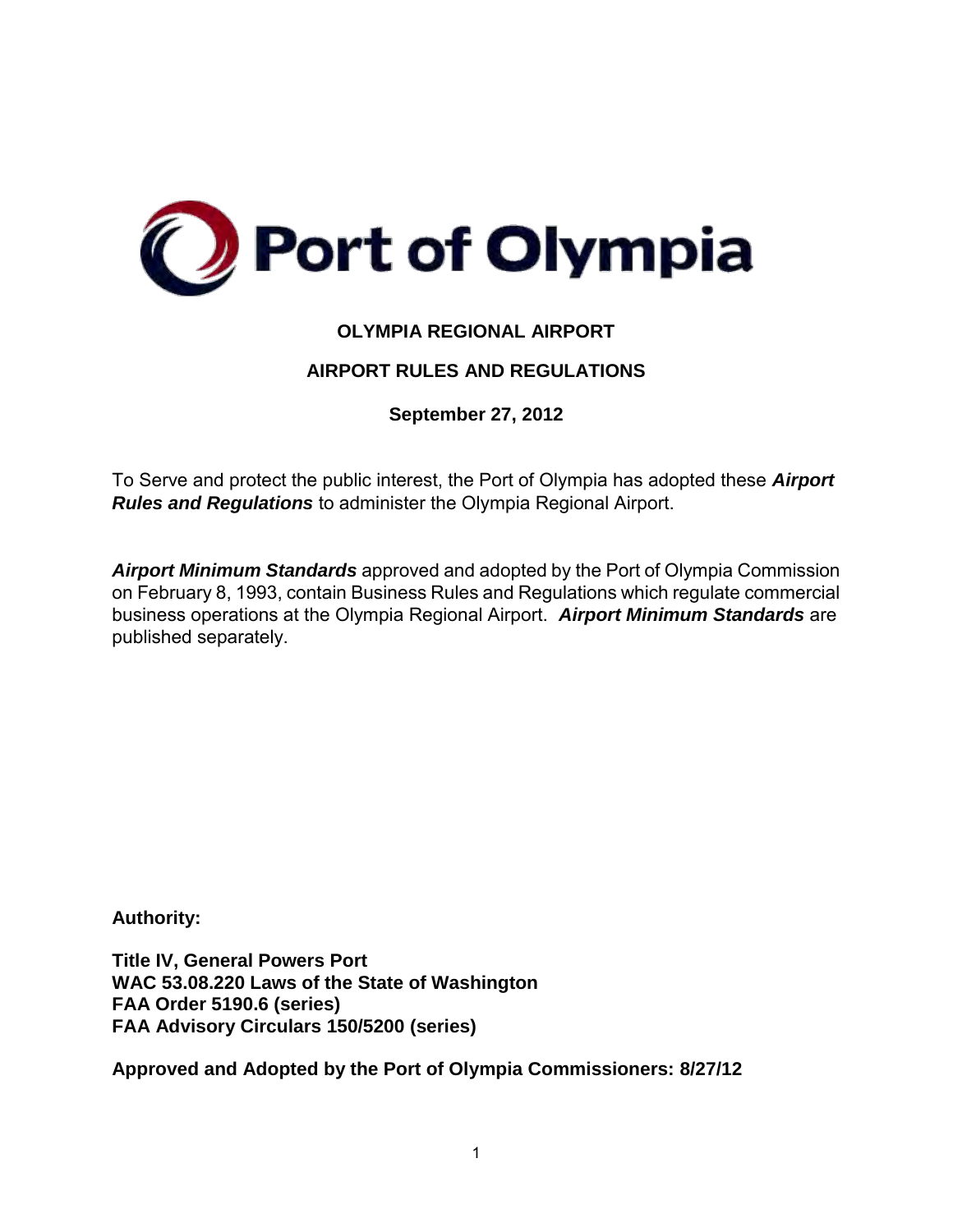# **Index**

| <b>Section</b> | <b>Title</b>                          | Page            |
|----------------|---------------------------------------|-----------------|
| 1              | <b>Definitions</b>                    | 3               |
| $\mathbf{2}$   | <b>Airport Management</b>             | 4               |
| 3              | <b>Aeronautical Authority</b>         | 5               |
| 4              | <b>Special Events</b>                 | 5               |
| 5              | <b>Public Use</b>                     | 5               |
| 6              | <b>Common Use Areas</b>               | 5               |
| 7              | <b>Acceptance of Rules</b>            | $6\phantom{1}6$ |
| 8              | <b>Applicable Laws</b>                | 6               |
| 9              | <b>Port Exempt from Liability</b>     | 6               |
| 10             | <b>Responsibility for Damages</b>     | $\overline{7}$  |
| 11             | <b>Severability</b>                   | $\overline{7}$  |
| 12             | <b>Enforcement</b>                    | $\overline{7}$  |
| 13             | <b>Pedestrians</b>                    | $\overline{7}$  |
| 14             | <b>Vehicles</b>                       | 9               |
| 15             | <b>Domestic Animals or Pets</b>       | 10              |
| 16             | Signs, Advertisements, Written Matter | 10              |
| 17             | <b>Sanitation</b>                     | 11              |
| 18             | <b>Security</b>                       | 11              |
| 19             | <b>Aircraft Storage</b>               | 12 <sub>2</sub> |
| 20             | <b>Aircraft Maintenance</b>           | 12 <sub>2</sub> |
| 21             | <b>Amendment</b>                      | 13              |
| 22             | <b>Notice</b>                         | 13              |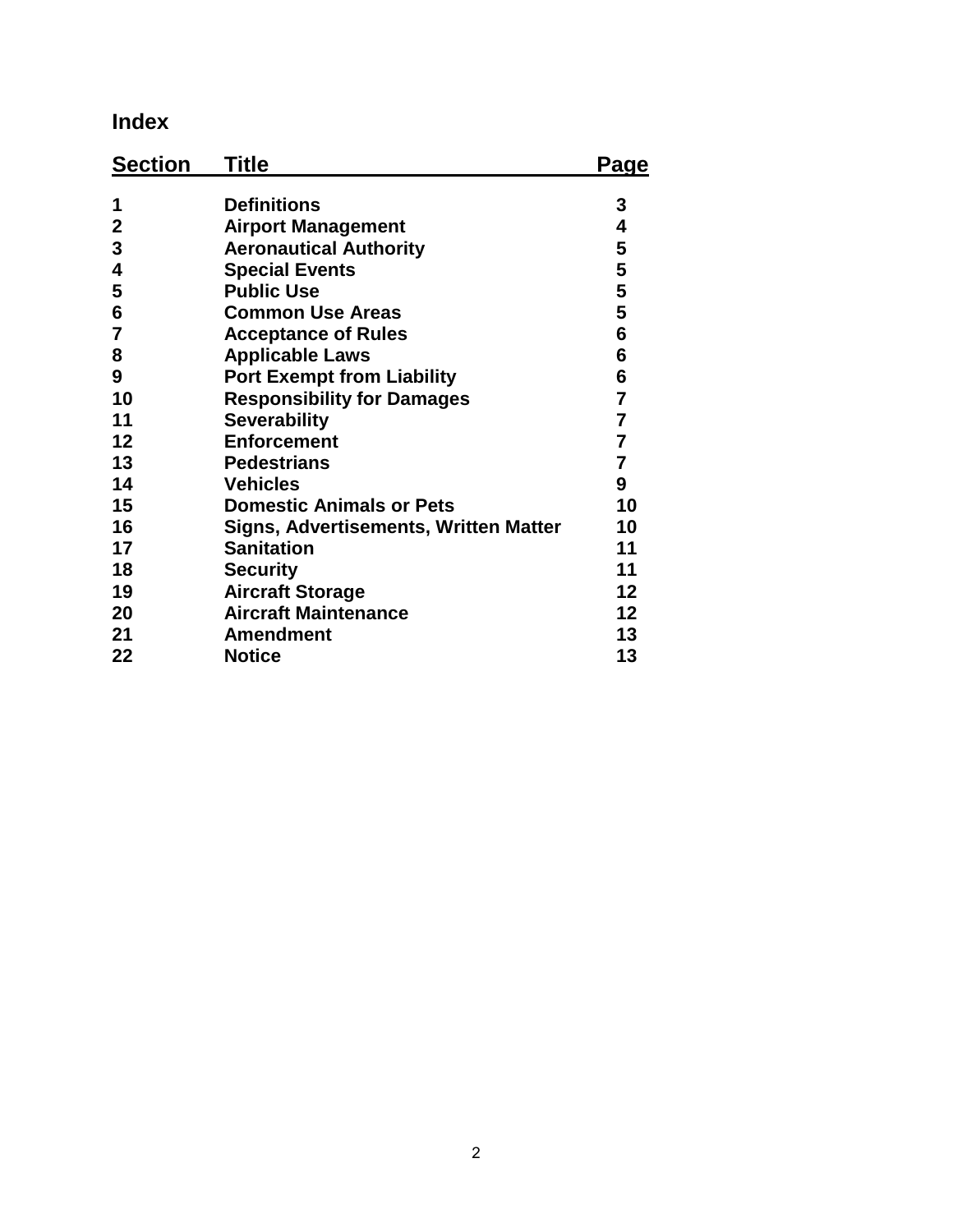#### **OLYMPIA REGIONAL AIRPORT AIRPORT RULES AND REGULATIONS September 2012**

#### **1. DEFINITIONS** as used in these *Rules and Regulations***:**

**Aircraft:** A device that is used or intended to be used for flight in the air.

**Aircraft Movement Area:**The public use runway and taxiway areas of the Airport, including the areas between runways and taxiways. The primary use of this area is the lawful operation of aircraft only and requires clearance from Air Traffic Control. Ground vehicle operations in this area require a vehicle to be equipped with an operating amber beacon or airport construction flag and an individual to communicate on the appropriate radio frequency to the Air Traffic Control Tower or Common Traffic Advisory Frequency.

**Aircraft Operations Area or AOA:**Means the entire airport area within the outer perimeter security fences, including Movement and Non-movement Areas including the aprons, ramps, taxi lanes, and hangar and tie-down areas.

**Airport:** The Olympia Airport and all the area, buildings, facilities and improvements within the exterior boundaries of said airport, as it now exists or may hereafter be extended or enlarged or modified.

**Airport Director***:* The Port of Olympia Airport Director.

**Air Traffic:** Aircraft operating in the air or on an airport surface, exclusive of Non-movement areas.

**Air Traffic Control:** A service operated by the appropriate authority to promote the safe, orderly and expeditious flow of air traffic.

**Air Traffic Control Tower or ATCT:** The Olympia Regional Airport Air Traffic Control Tower.

**Commission**: The Board of Commissioners of the Port of Olympia.

**Executive Director:** The Port of Olympia Executive Director.

**FAA:** The Federal Aviation Administration.

**Flying Club:** A multi-person ownership of four or more persons owning one or more aircraft either in partnership, co-ownership, or as a corporation and the sole purpose of which is the enjoyment of, or the business transportation of the members.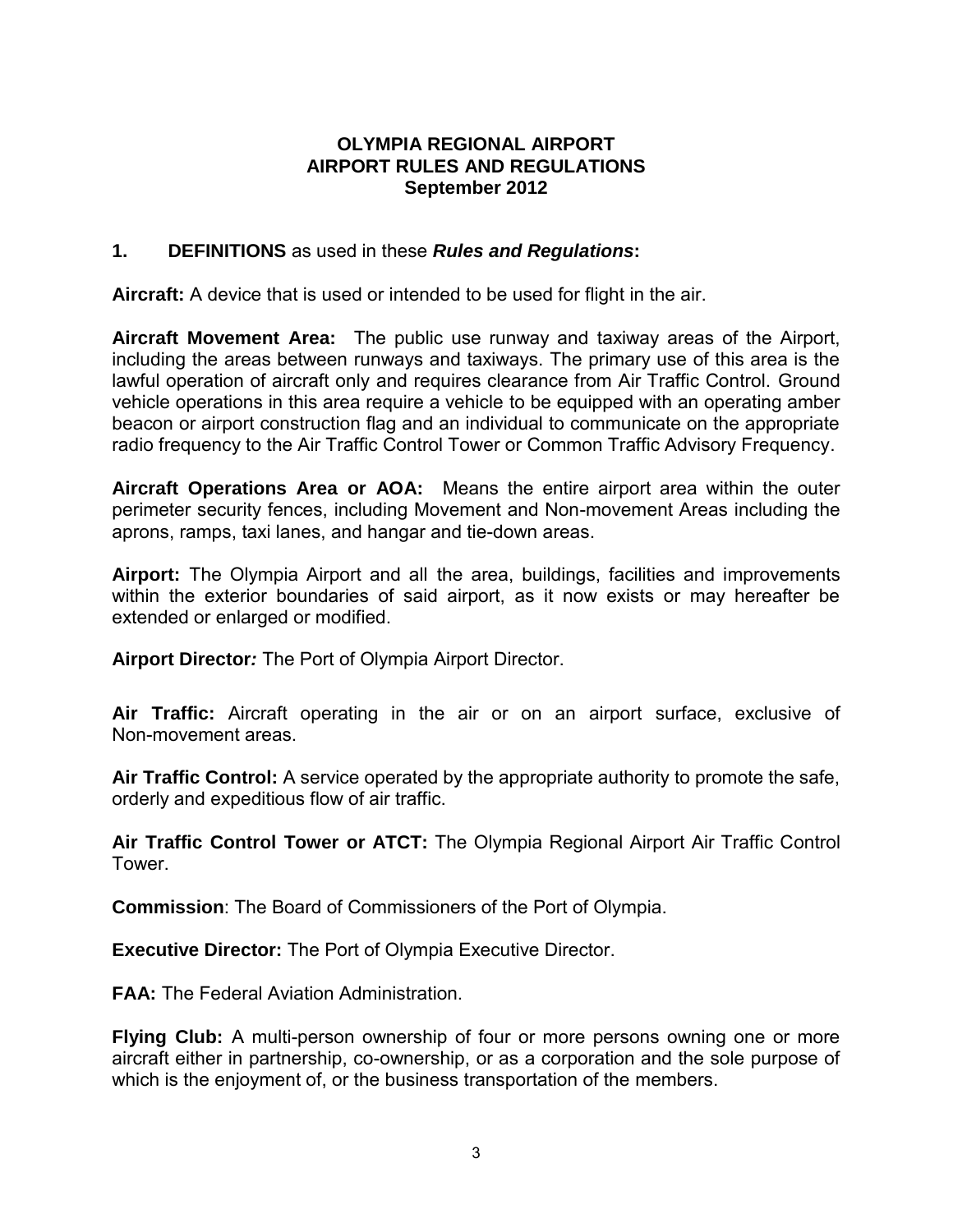**Hangar and Tie-down Areas:** Areas on which the Port or its tenants have hangars, or has designated as tie-down areas for the storage of aircraft.

**Licensed or Licensed Operator:** A person licensed by the Commission or the Airport Director to conduct business or other activities on the Olympia Regional Airport.

**Motor Vehicle**: Any self-propelled wheeled, tracked vehicle, or trailer hitched on to a motor vehicle for the conveyance of people or goods on airport property or for the service and maintenance of equipment or property or any other vehicle as defined in RCW 47.04.010(18).

**Person:** Any individual, firm, partnership, corporation, company, association, joint-stock association or body politic, and includes any trustee, receiver, assignee or other similar representative thereof.

**Port:** The Port of Olympia U.S.A., Thurston County, Washington, which owns and operates the Olympia Regional Airport.

**Ramp:** An area designated for the parking, maneuvering, loading, unloading or servicing of aircraft while they are on the ground (also referred to as aprons).

**Vehicle:** Every device other than an aircraft by which any person and/or property is or may be transported or drawn, including bicycles or any other vehicles propelled by humans or animals.

# **2. AIRPORT MANAGEMENT**

**2.01** The Airport Director shall at all times have authority to take such action as may be necessary for the handling, protecting and safeguarding of the public while present at the Airport and to regulate vehicular traffic on the Airport. The Airport Director may suspend or restrict any or all operations, without regard to weather conditions, whenever such action is deemed necessary in the interest of public safety, subject to the review of such action by the Executive Director, the Commission and the FAA.

**2.02** The Airport Director shall protect the public's interest and property, see that all *regulations* under this part are enforced and see that all fees due the Port under this part are paid.

**2.03** As the Airport Director is the representative of the Executive Director and the Commission, all communications to the Executive Director or the Commission pertaining to airport operations shall normally be presented through the Airport Director.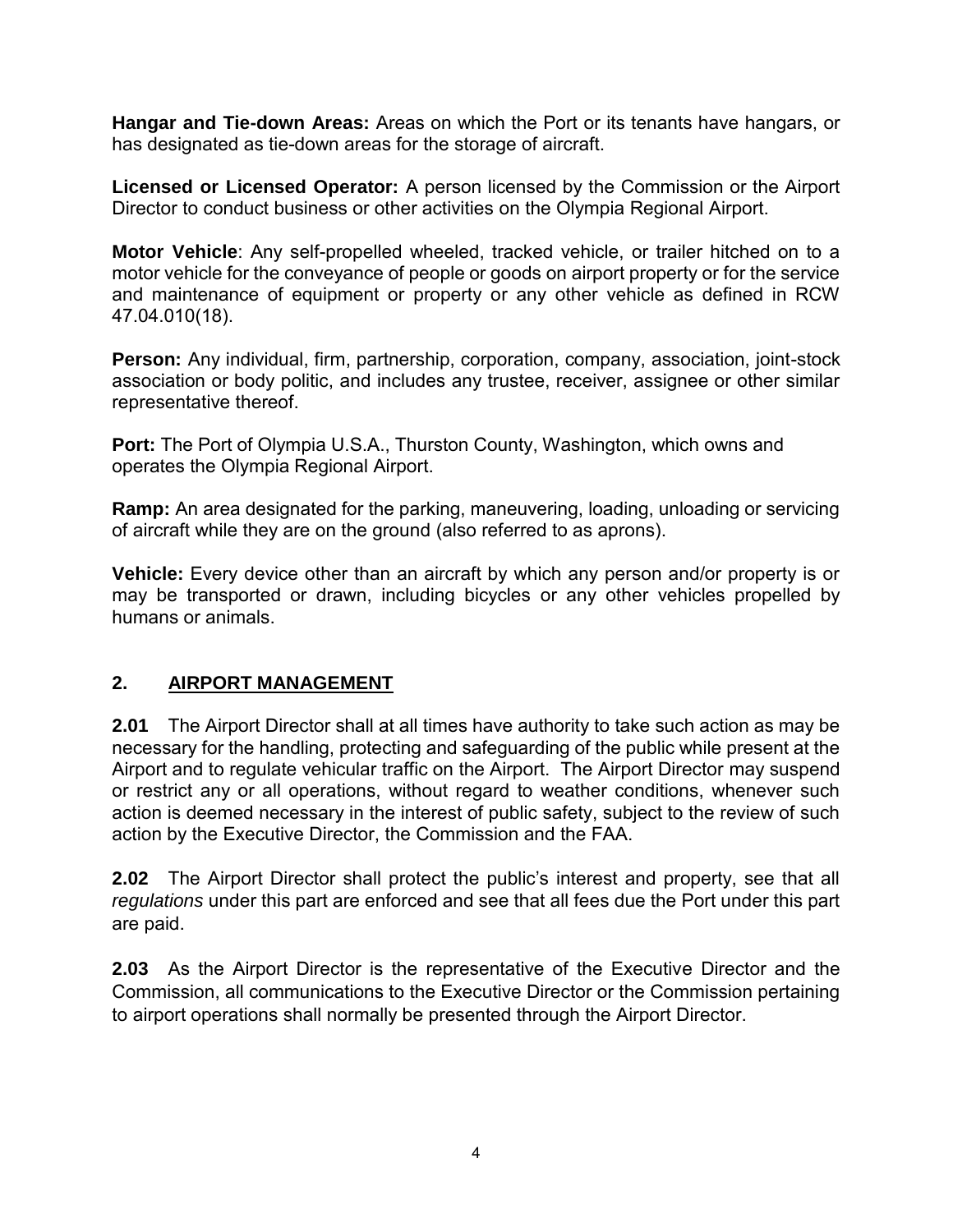# **3. AERONAUTICAL AUTHORITY:**

**3.01** All aeronautical activities at the Airport, all operation and flying of aircraft at the Airport, and all business and other activities on the Airport shall be conducted in conformity with these *Rules and Regulations,* all amendments, supplements, changes and additions hereto which may hereafter be adopted by the Commission, and further in conformity with all currently applicable rules, regulations and orders of the FAA, and, if appropriate or effective, any other governmental agency, which are made a part of these *Rules* by this reference. In the event of any conflict between these *Rules and Regulations*  and any law, rule, regulation or order of the FAA or other governmental agency exercising the same or similar jurisdiction, the latter shall prevail.

# **4. SPECIAL EVENTS:**

- **4.01** Special events, such as air shows, fly-ins, and all events requiring the general use of the Airport for other than normal or routine airport traffic, shall be conducted only following prior coordination and approval of the Airport Director and on such dates, in such areas, and upon such terms and conditions as shall be specified by the Port. Sky diving or sport parachute jumping shall be in accordance with Federal Aviation Regulations (FAR) Part 105 and comply with FAA Advisory Circular 105.2(Series).
- **4.02** Event officials requesting financial Port sponsorship shall apply to the Port Commission by August  $15<sup>th</sup>$  annually for events in the next calendar year.

# **5. PUBLIC USE:**

**5.01** The Airport shall be open for public use for aircraft operations at all times, subject to temporary closures or restrictions due to weather conditions in the landing area, the presentation of special events, and like causes, as may be determined by the Airport Director, and further subject to revocation of the right to use for violation of these *Rules and Regulations* as herein provided.

## **6. COMMON USE AREAS:**

**6.01** All the Air Operations Area and Port facilities within it, together with such aprons, ramps, turnoffs, tie down areas, taxiways, taxi lanes and other areas of the Airport as the Airport Director shall specify or designate as common use areas shall be considered common use areas available for use, in common, by all persons flying or operating aircraft on the Airport and shall be kept clear and available for aircraft traffic. No licensee or other persons shall use any common use area for the parking or storing of aircraft, the repair, servicing or fueling of aircraft or for any purpose other than the flying and operation of aircraft without the prior consent or authorization of the Airport Director.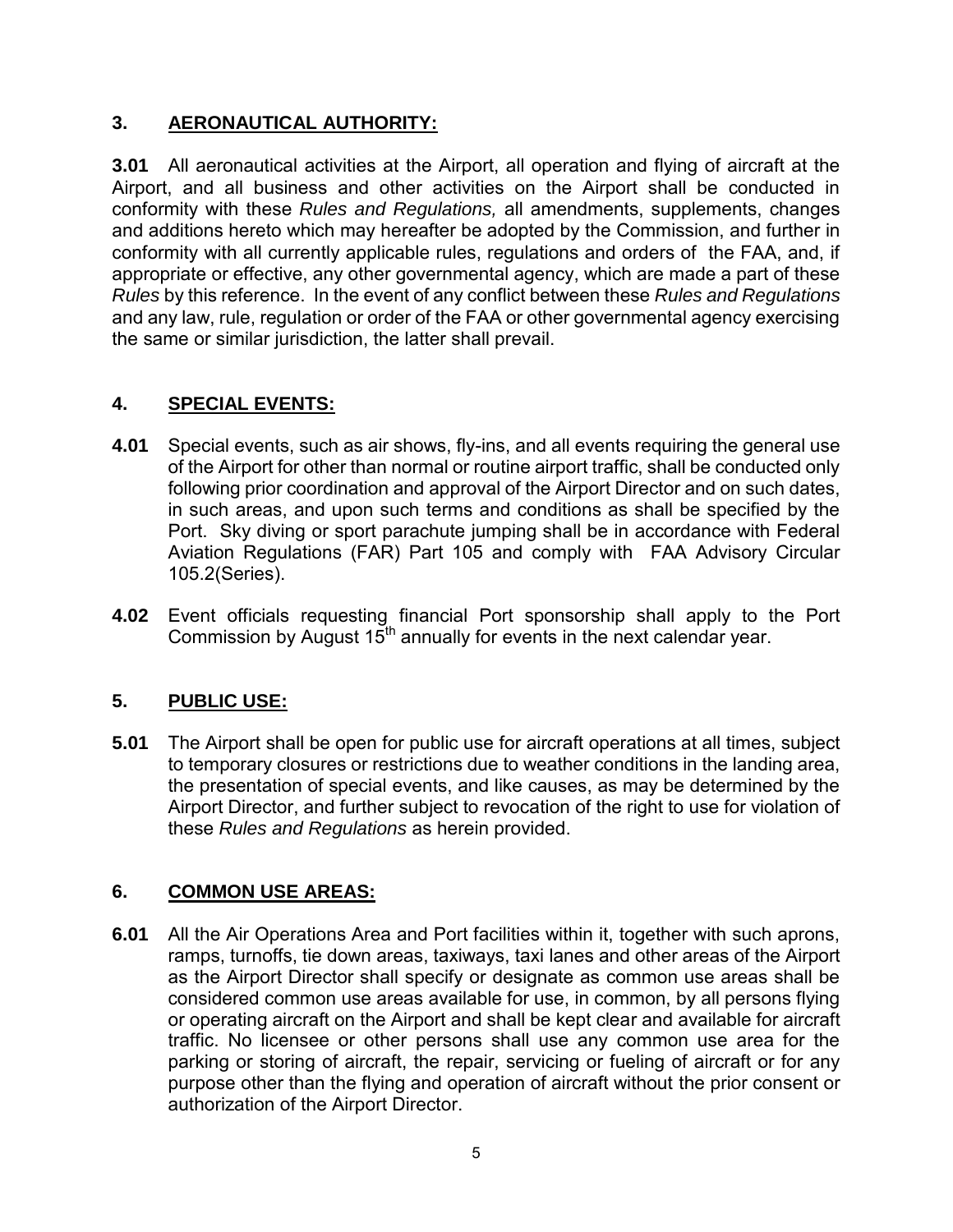# **7. ACCEPTANCE OF RULES**:

**7.01** The use of the Airport or any of its facilities in any manner shall constitute an acceptance by the user of these *Rules and Regulations* and shall create an obligation on the part of the user to abide by and obey these *Rules and Regulations.* Flight instructors shall have the duty to fully acquaint their students with these *Rules and Regulations* and shall be responsible for the conduct of students under their direction.

## **8. APPLICABLE LAWS:**

**8.01** All penal laws of the State of Washington, Thurston County and the City of Tumwater are applicable to the area of the Airport, and any violators thereof are subject to arrest by authorized law enforcement officers.

# **9. PORT EXEMPT FROM LIABILITY:**

- **9.01** The Port of Olympia assumes no responsibility for injury to persons using the Airport facilities or for damage to property stored in facilities by reason of fire, theft, vandalism, weather, storm, flood, earthquake, or collision, nor does it assume any liability by reason of injury to persons while on the Airport or while using the facilities of same.
- **9.02** Airport tenants further covenant and agree that they will not hold the Port, or any of its agents, employees, or Commission members responsible for any loss occasioned by fire, theft, rain, windstorm, hail, or from any cause whatsoever, whether said cause be the direct, indirect, or merely a contributing factor in producing the loss to any aircraft, vehicle, personal property, parts or surplus that may be located or stored in any parking lot, hangar, plane port, office, ramp, tie-down area, or any other location of the Airport; and tenants agree that aircraft and vehicles and their contents stored either inside or outside buildings are stored at tenant's risk.
- **9.03** Airport tenants agree to indemnify, defend, and save the Port, its agents, Commission members, representatives and employees harmless from and against any and all liability or loss resulting from claims or court action arising directly or indirectly out of the acts of tenants, their agents, servants, or guests under that tenancy or by reason of any act or omission of such person.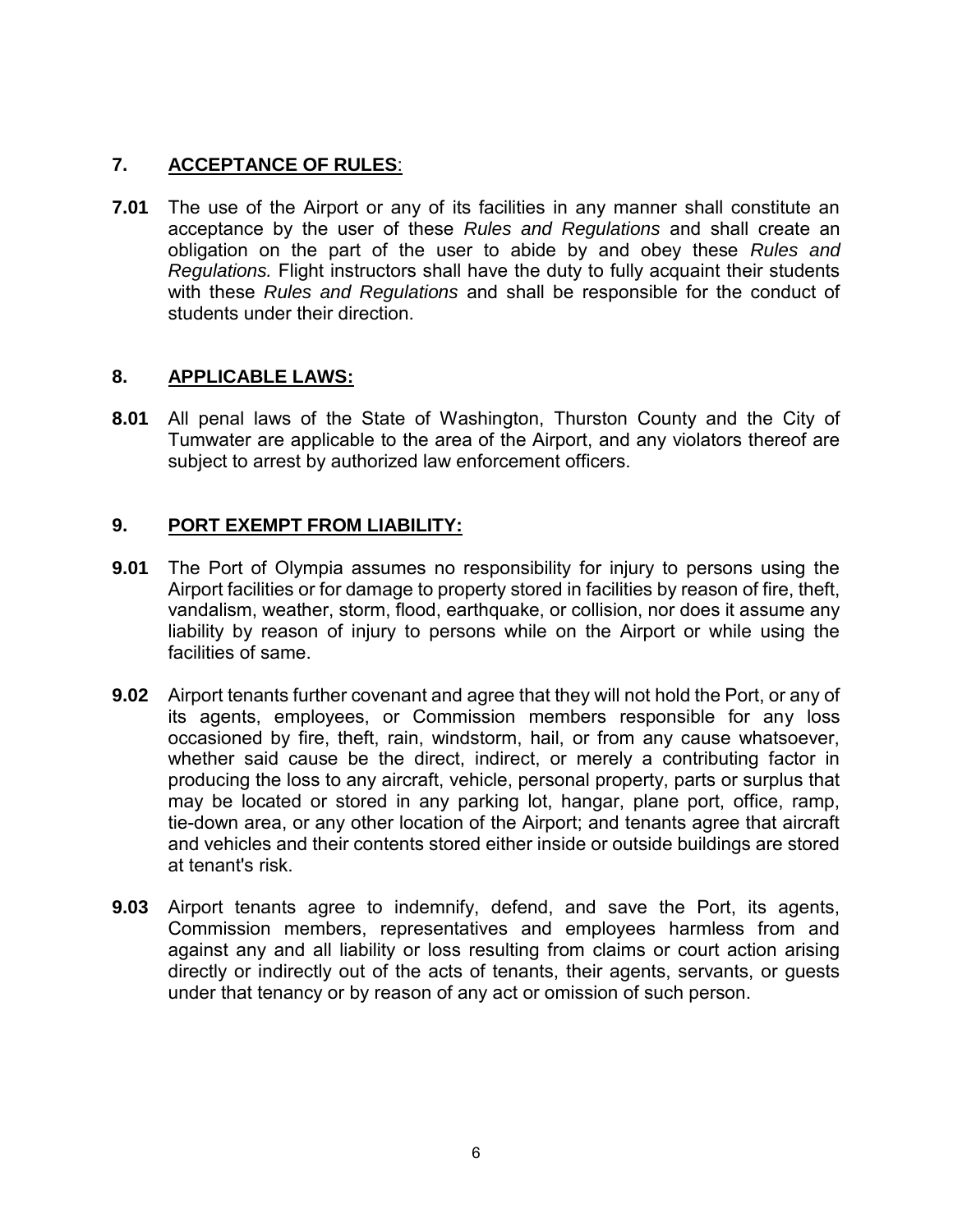## **10. RESPONSIBILITY FOR DAMAGES:**

**10.01** The person or persons responsible for such destruction, injury or damage shall pay for any and all Airport property destroyed, injured or damaged.

## **11. SEVERABILITY:**

**11.01** If any section, sentence, clause or phrase of these *Rules and Regulations* is for any reason held to be unconstitutional, such decision shall not affect the validity of the remaining sections, sentences, clauses or phrases of these *Rules and Regulations* or the *Rules and Regulations* as an entirety, it being the legislative intent that these *Rules and Regulations* shall stand notwithstanding the invalidity of such section, sentence, clause or phrase.

## **12. ENFORCEMENT:**

**12.01** In addition to any penalties otherwise provided by Port resolution, law and the Federal Aviation Regulations, any person violating these *Rules and Regulations,*  or failing or refusing to comply with these *Rules and Regulations,* may be promptly removed or ejected from the Airport by or under the authority of the Airport Director, or upon his order such person may be temporarily deprived of the further use of the Airport and its facilities pending presentation of the matter to the Commission.

 Further violation and refusal to abide will be regarded as trespassing and the Port reserves the right to pursue enforcement through law enforcement action, up to and including criminal prosecution.

Such matters shall be presented to the Commission as soon as practicable and at least by the next regular meeting of the Commission, at which time the violator may appear before the Commission and show cause, if any, why he should not be deprived of the further use of the Airport and its facilities. Upon the order of the Commission, such person may be deprived of the further use of the Airport and its facilities for such length of time as may be deemed necessary by the Commission to insure the safeguarding of the Airport, its operations and the public use thereof and the Port's interest therein.

Any person violating these *Rules* or the traffic laws of the State of Washington shall be subject to prosecution for such violation in the appropriate court of law.

## **13. PEDESTRIANS:**

**13.01** Pedestrians shall have the right-of-way over vehicular traffic and shall use pedestrian lanes wherever provided.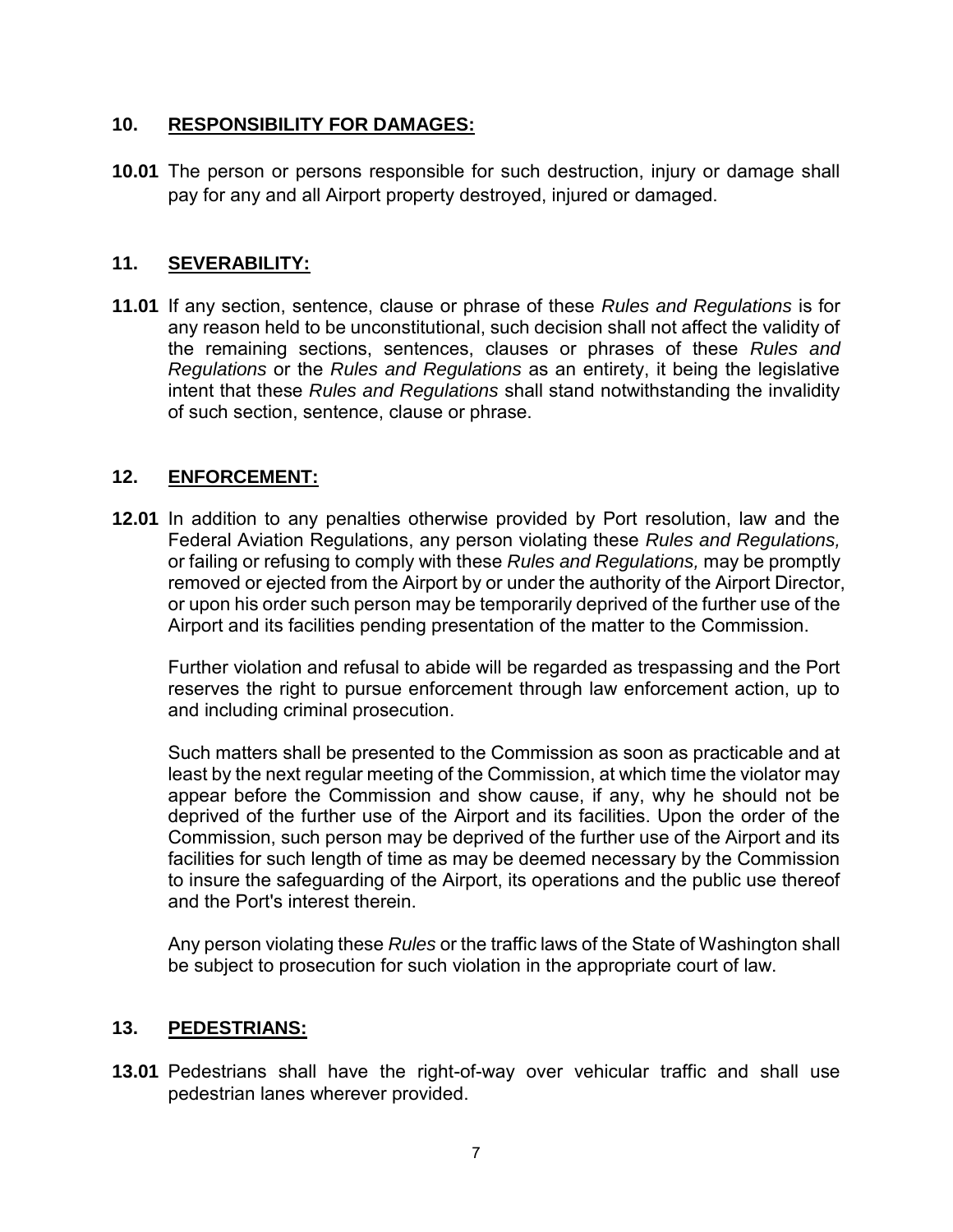- **13.02** No person or persons, except airmen, duly authorized personnel, passengers going to and from aircraft, or other persons being personally accompanied by airmen or by airport attendants shall be permitted to enter the ramp, hangar and tie down areas. This does not give any person or persons so accepted the privilege of unrestricted access to space within the operating areas; rather this entry privilege is limited to the necessary use of this space in connection with flights, inspections or routine duties.
- **13.03** No pedestrians are permitted in the aircraft movement area without permission from the Airport Director and the ATCT, when in operation.
- **13.04** No person shall solicit at the Olympia Regional Airport. This shall include the soliciting of rides from the owner or operator of any vehicle or aircraft at the Airport.
- **13.05** No person under the influence of alcoholic beverages, intoxicating inhalants, narcotic drugs or any controlled substance shall be allowed in the Air Operations Area or on any roadway on the Airport. Open containers of alcoholic beverages are prohibited in the Air Operations Area and are prohibited on roadways by Washington State Law. Persons drunk and disorderly on the Airport grounds shall be dealt with as provided by City or County statute and are subject to fine and/or imprisonment as provided by law. The sale and consumption of alcoholic beverages during special events such as fly-ins, air shows and hangar parties are authorized in areas designated by the event sponsor and approved by the Port.
- **13.06** No person shall commit a disorderly, obscene, indecent or unlawful act or commit a nuisance act on the Airport grounds as the same are defined by state and local laws.
- **13.07** No person shall disrupt, slow down or impede the normal activities of the Airport. The Airport Director and Airport agents reserve the right to direct persons loitering on Airport property to leave the premises.
- **13.08** The soliciting of business, fares, alms, or funds for any purpose on Airport property is prohibited without approval by the Airport Director and must abide by all regulations and guidelines incorporated in the applicable city or county code.
- **13.09** No person shall walk in a picket line as a picket or take part in any labor or other public demonstration on any part of the Airport property except in those places approved by the Airport Director. In the event of labor disputes, limited peaceful picketing in designated areas may be authorized by the Airport Director, on receipt of written request agreeing to specified limitations.
- **13.10** No person shall conduct gambling in any form or operate gambling devices on the Airport grounds.
- **13.11** No person shall hunt for game, discharge any firearms, nor carry explosives or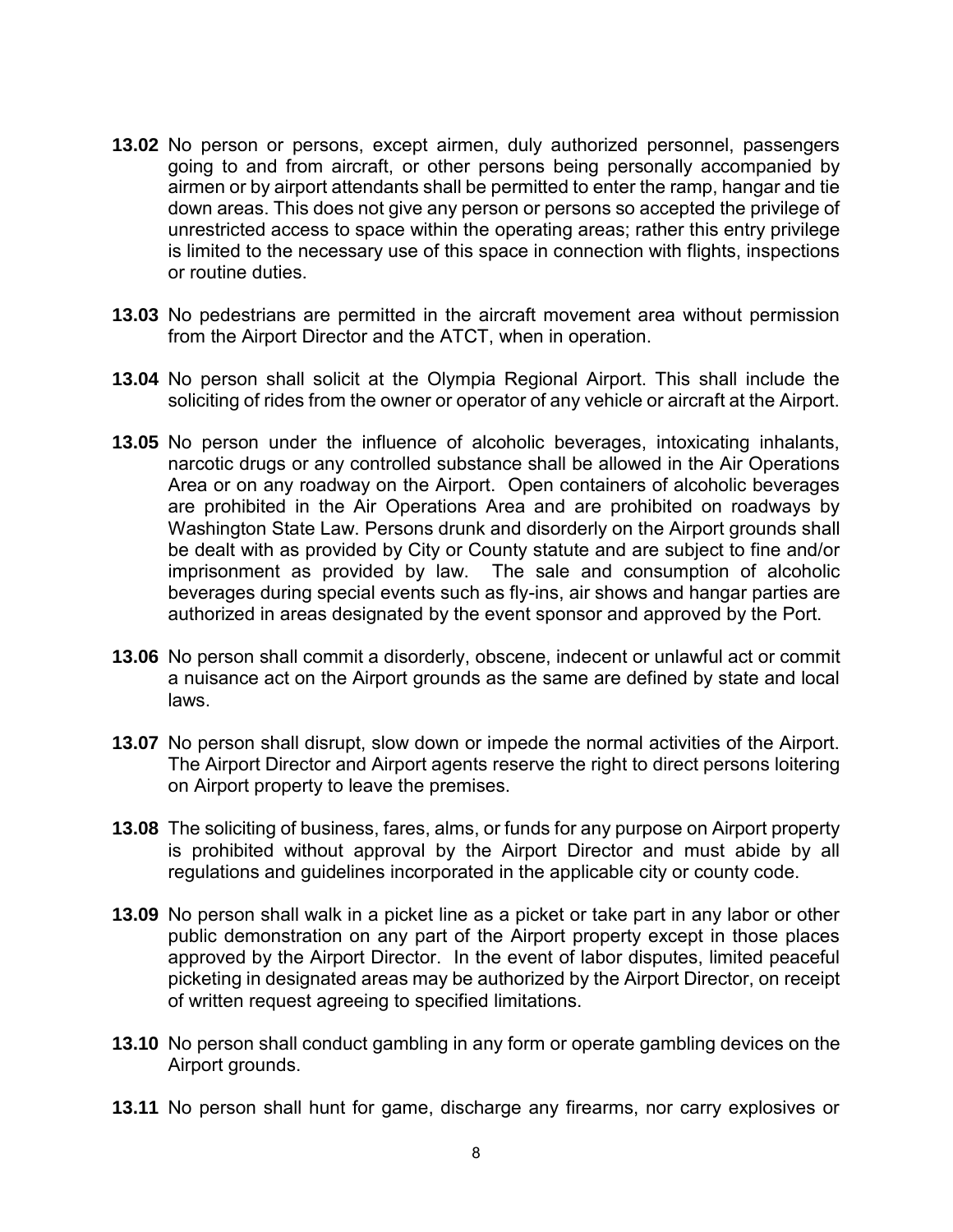incendiary materials on airport property, except authorized law enforcement officers or members of the Armed forces of the United States on official duty. Firearms may be carried or possessed on Airport premises by Airport personnel engaged in wildlife control operations, by persons transporting hunting weapons or maintaining weapons in aircraft survival kits consistent with federal aviation law related thereto, or as is otherwise permitted by state and federal law.

- **13.12** No person, except as permitted by FAA regulations and as regulated and permitted by the Uniform Fire Code, shall store, keep, handle, use, dispense, or transport any explosives or other dangerous articles which are barred from civil aircraft by Federal Aviation Regulations.
- **13.13** No person may board or attempt to board an aircraft while having on or about their person (including carry-on baggage) any concealed bomb or similar explosive, incendiary device, or deadly or dangerous weapon except as permitted by Federal, State and local laws.
- **13.14** No person shall discharge fireworks, smoke or carry lighted cigars, cigarettes, pipes, matches or any naked flame or fire in or on any fuel storage area, public landing area, ramp, apron, hangar, aircraft parking area (tie-down), or in any other place where smoking is prohibited by signs. Smoking is not permitted within 100 feet of aircraft being fueled or defueled or any fuel carrier vehicle or designated buildings where fuel or combustible material is stored. Smoking materials are to be properly extinguished and discarded in designated ash trays, receptacles, or approved refuse bins. Persons discarding lighted smoking materials on Airport property are subject to a littering fine and will be prosecuted as such.
- **13.15** No person shall fly kites, tether or release balloons or operate radio controlled aircraft on the airport without the approval of the Airport Director.

#### **14. VEHlCLES:**

- **14.01** All vehicles on Airport property are to be operated under applicable county and state regulations. Drivers are to have a valid operator's license. All vehicles are to be in reasonably safe mechanical condition. All signs, speed limits and conditions posted and set forth in the following subheadings are to be obeyed.
- **14.02** No vehicles are allowed in the aircraft movement area without permission of the ATCT when operating. Parking and storage of Airport Director and the ATCT when operating. non-aeronautical vehicles in the Air Operations Area is prohibited.
- **14.03** Hangar and tie-down areas are restricted to vehicles of hangar and tie-down tenants and service vehicles. No parking is permitted in these areas except for loading and unloading (15-minute time limit) except in designated parking areas.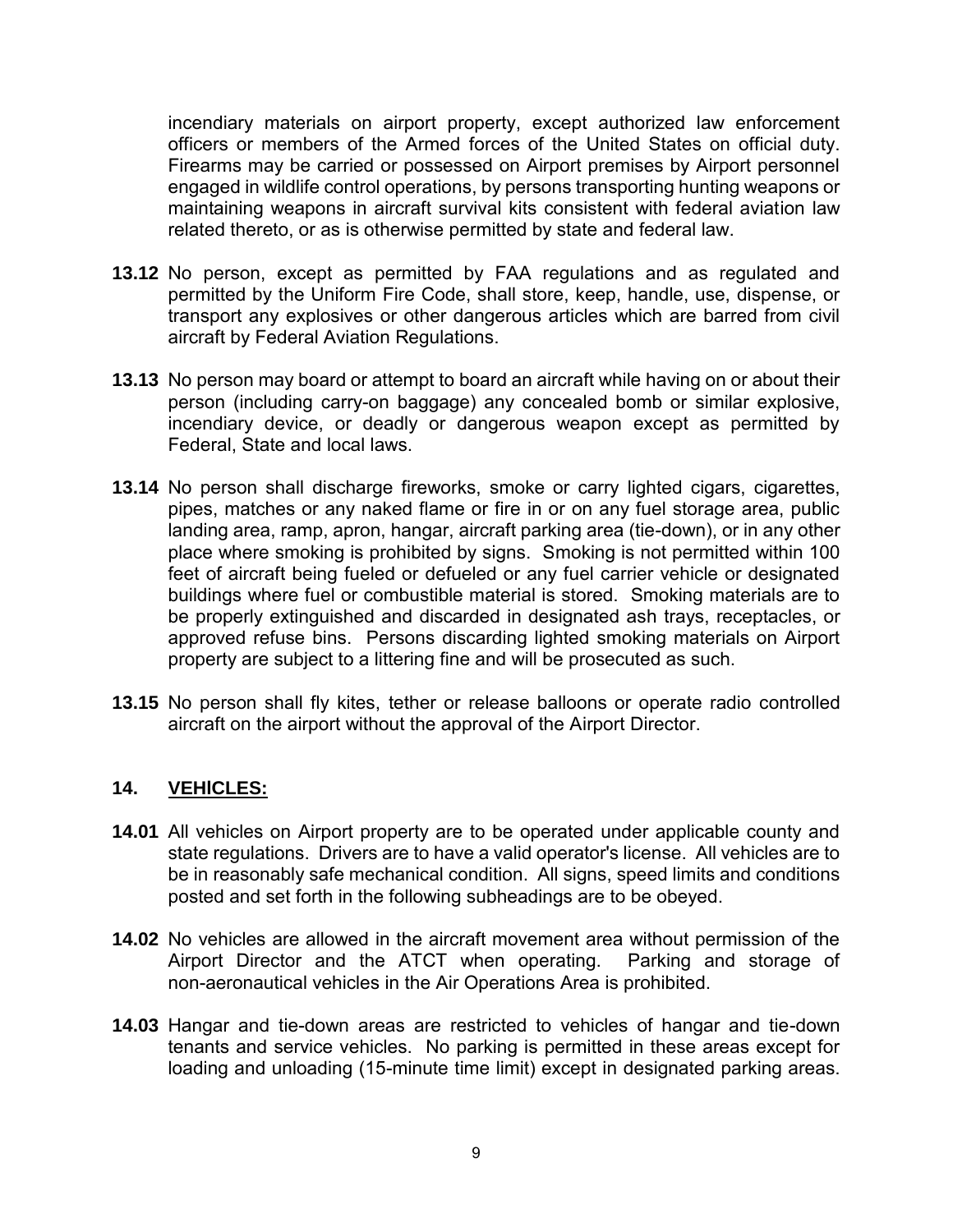Hangar tenants may park in their hangars when operating their aircraft. The speed limit in these areas is 10 mph, with aircraft having the right-of-way.

- **14.04** Only service vehicles or vehicles carrying passengers, baggage and freight to and from aircraft as may be authorized by the Airport Director are permitted in the ramp area. The speed limit in this area is 10 mph, with aircraft having the right of way.
- **14.05** The Airport Director may designate loading and unloading areas for commercial vehicles, buses and taxicabs.
- **14.06** No abandoned, junked or inoperative vehicles are to be left on the Airport grounds. After 48 hours, such vehicle may be towed to a storage or impound area at owner's expense
- **14.07** The Airport Director reserves the right to move any vehicle for purposes of sweeping, snow removal, or for reasons of safety or convenience of the Airport, or by reason of violation of regulations of the Airport.

### **15. DOMESTIC ANIMALS OR PETS:**

**15.01** No domestic animals or pets are allowed in the aircraft movement area. No domestic animals or pets are allowed in the terminal building except certified service animals with their master or animals accompanied by law enforcement personnel. Domestic animals or pets are permitted in aircraft, hangars, tie-down areas and other areas of the Airport if restrained by a leash or confined in such a manner as to be under positive control. Animals not in compliance with the above will be turned over to the Animal Shelter.

#### **16. SIGNS, ADVERTISEMENTS, WRITTEN MATTER:**

- **16.01** No person shall post, distribute, or display signs, advertisements, circulars, or written or printed matter of any kind on or around the Airport without the authorization and approval of the Airport Director. Airport tenant advertising in non-leased areas will be considered on a case by case basis.
- **16.02** The Airport Director or any Airport agent will remove any and all signs not related to aviation, tenants business or approved advertising. Disposal of offending material, if warranted, will be at the cost of the person(s) posting said matter and, if persists, will be construed as litter and prosecuted as such. Political signs in road rights of way are the jurisdiction of Thurston County and the City of Tumwater.
- **16.03** Any signs advertising a leased, rented, or licensed business on the Airport or any alteration to an existing leased structure that is displayed to the public must be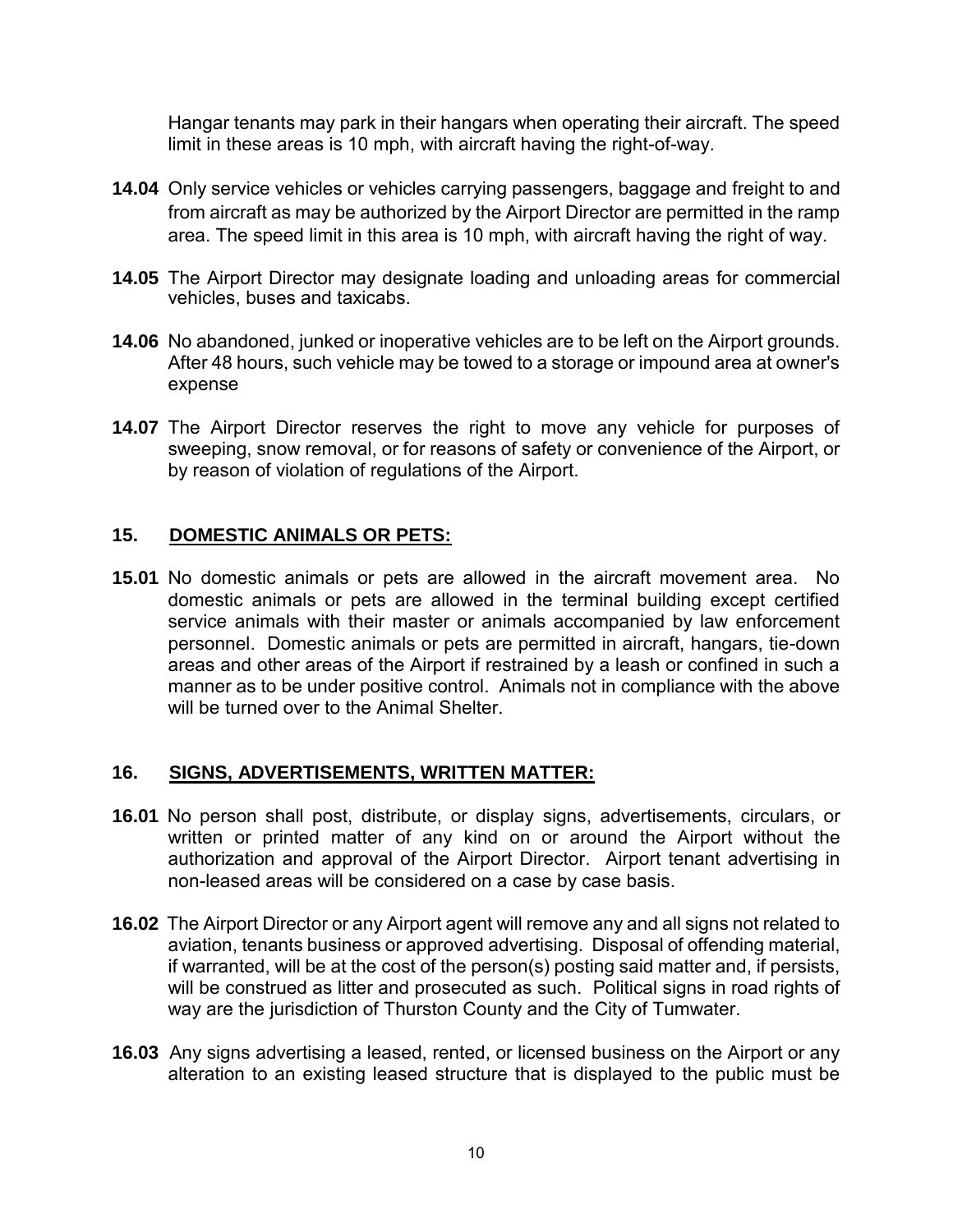approved by the Airport Director or an Airport Agent prior to modification or construction. All signage must comply with City of Tumwater municipal code.

**16.04** The Airport Director or Airport Agents will remove any signs, banners, flyers, displays or paintings that are deemed offending or inappropriate. No signs or advertising shall be permitted if, in the Airport Director's opinion, it is undesirable, unnecessary, or in any way creates a safety hazard.

### **17. SANITATION:**

- **17.01** No person shall throw, dump, or deposit any waste, refuse, or garbage on the Airport. All waste, refuse, or garbage shall be placed and kept in closed garbage cans or containers and all operating areas shall be kept in a safe, neat, clean and orderly manner at all times and in such a manner as to minimize any hazards.
- **17.02** Tenants will keep their leased areas in a clean, neat and orderly manner.
- **17.03** No petroleum products shall be dumped, or allowed to spill or leak on any Airport property, including ditches, dry wells, catch basins, sewers or paved or unpaved surfaces. Adequate and authorized containers shall be supplied by aircraft operators, including containers for fuel drained from aircraft sumps in preflight inspections. In the event of violation, the cost of correcting such dumping may be assessed against the offender.
- **17.04** Hazardous waste and toxic materials shall be disposed of at a proper off-Airport location according to all Environmental Protection Agency (EPA) rules and guidelines. No hazardous waste or toxic material is to be disposed of or discarded on the Airport premises.

## **18. SECURITY:**

- **18.01** Operators are responsible for security of aircraft, vehicles, and persons within their leased areas. The Aircraft Owners and Pilots Association Airport Watch Program guidelines are recommended. Information on the AOPA Airport Watch Program is available online at http://www.aopa.org/airportwatch/.
- **18.02** In the event of an emergency, operators will secure gates in the security fence in their areas and restrain persons from going to an emergency scene so that emergency personnel will not be hampered. Operators will secure gates in accordance with the Commission adopted Security Plan.
- **18.03** The Airport Director may require passes or an identification system for personnel and vehicles in certain areas of the Airport. All airport users must comply with established access control procedures. Vehicles entering or exiting secure areas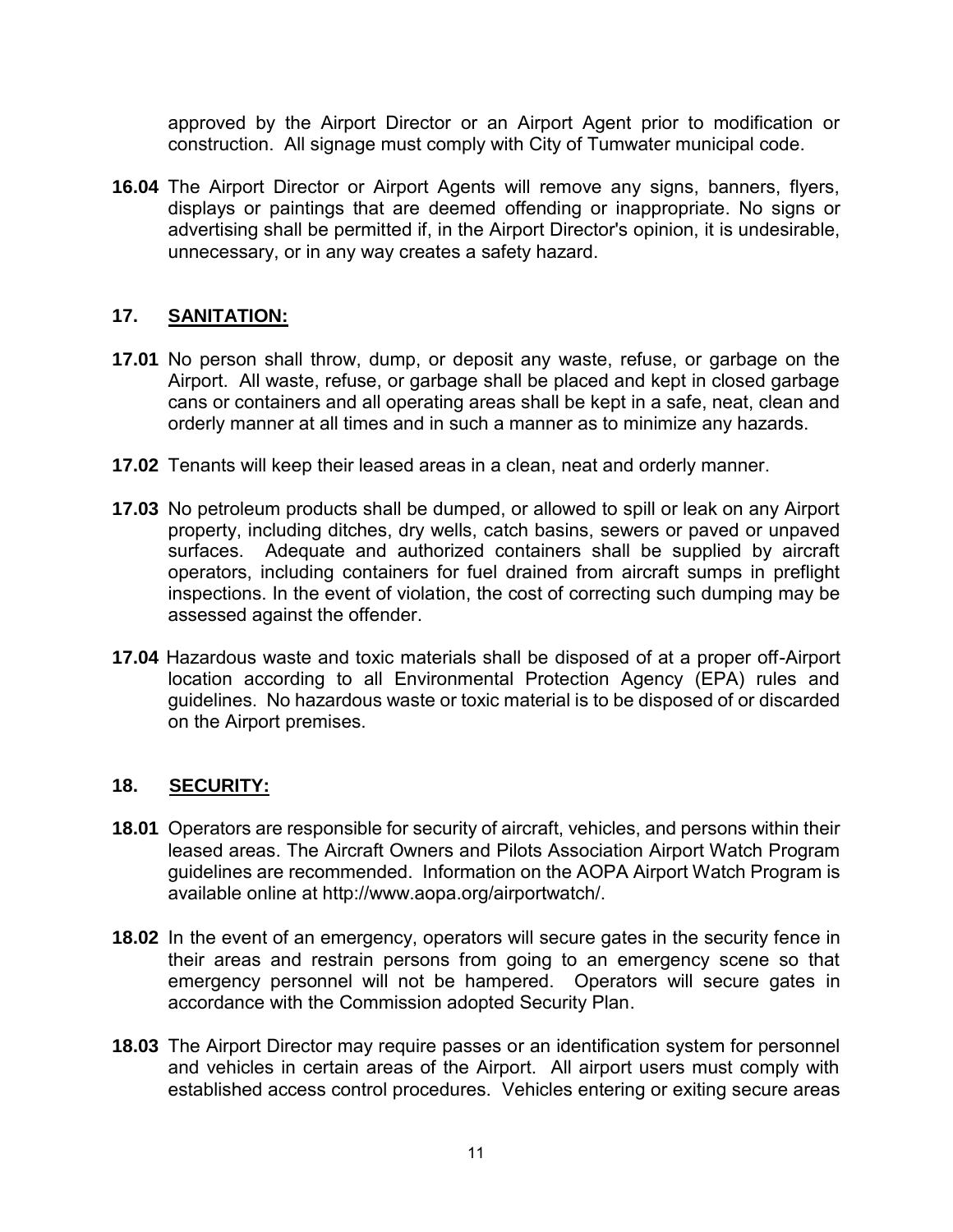shall pass the vehicle loop detectors and wait for the security gate to close, ensuring no follow through vehicles enter the secure area.

## **19. AIRCRAFT STORAGE:**

- **19.01** Aircraft operators will be responsible for securing their aircraft by tie-down ropes or chocks as needed for protection from movement caused by wind, propeller, or jet blast on all areas of the Airport including ramps, tie-down areas, and open hangars.
- **19.02** Tenants agree to accept facilities on the Airport premises on an ''as is" basis. Further, the Port hereby disclaims and tenant accepts such disclaimer of any warranty, either express or implied, of the condition, use or fitness of the tie-down rings, ropes or chains used to secure the aircraft, and tenant assumes full responsibility to furnish any equipment necessary to properly secure his/her aircraft.
- **19.03** Abandoned aircraft on Airport grounds are subject to disposal. Disposal of abandoned aircraft shall be in accordance with **RCW 14.08.122**.
- **19.04** The Airport Director reserves the right to move any aircraft for purposes of sweeping, snow removal, or for reasons of safety or convenience of the Airport, or by reason of violation of regulations of the Airport.

#### **20. AIRCRAFT MAINTENANCE:**

- **20.01** No person shall repair any aircraft, engine or component of an aircraft, in any facility, building, structure or tie down other than those specifically designed and built for such purpose and authorized by the Airport Director and the Fire District. All work must be kept inside the approved structure and parts, supplies, tools and equipment must be organized as to not allow movement or rolling onto an apron, ramp, taxiway or runway. Minor adjustments may be made while the aircraft is preparing to depart when such adjustment is necessary to prevent a delayed departure.
- **20.02** All persons engaged in the maintenance, repair, rebuild, or servicing of aircraft shall do so in accordance with the rules and regulations of the Federal Aviation Administration, the National, State and Local Fire Regulations, and all Airport Minimum Standard Policies. The owner/operator of an aircraft may perform repairs upon the owned aircraft providing such individuals are properly trained and certified to work on that aircraft and the work is performed in an Airport approved location in accordance with the Hangar Rental Agreement. Adequate insurance requirements, proper certification, and approval from the Airport Director are required prior to any individual or business performing aircraft repair, maintenance, servicing, or modification on the Airport. The approved Airport Minimum